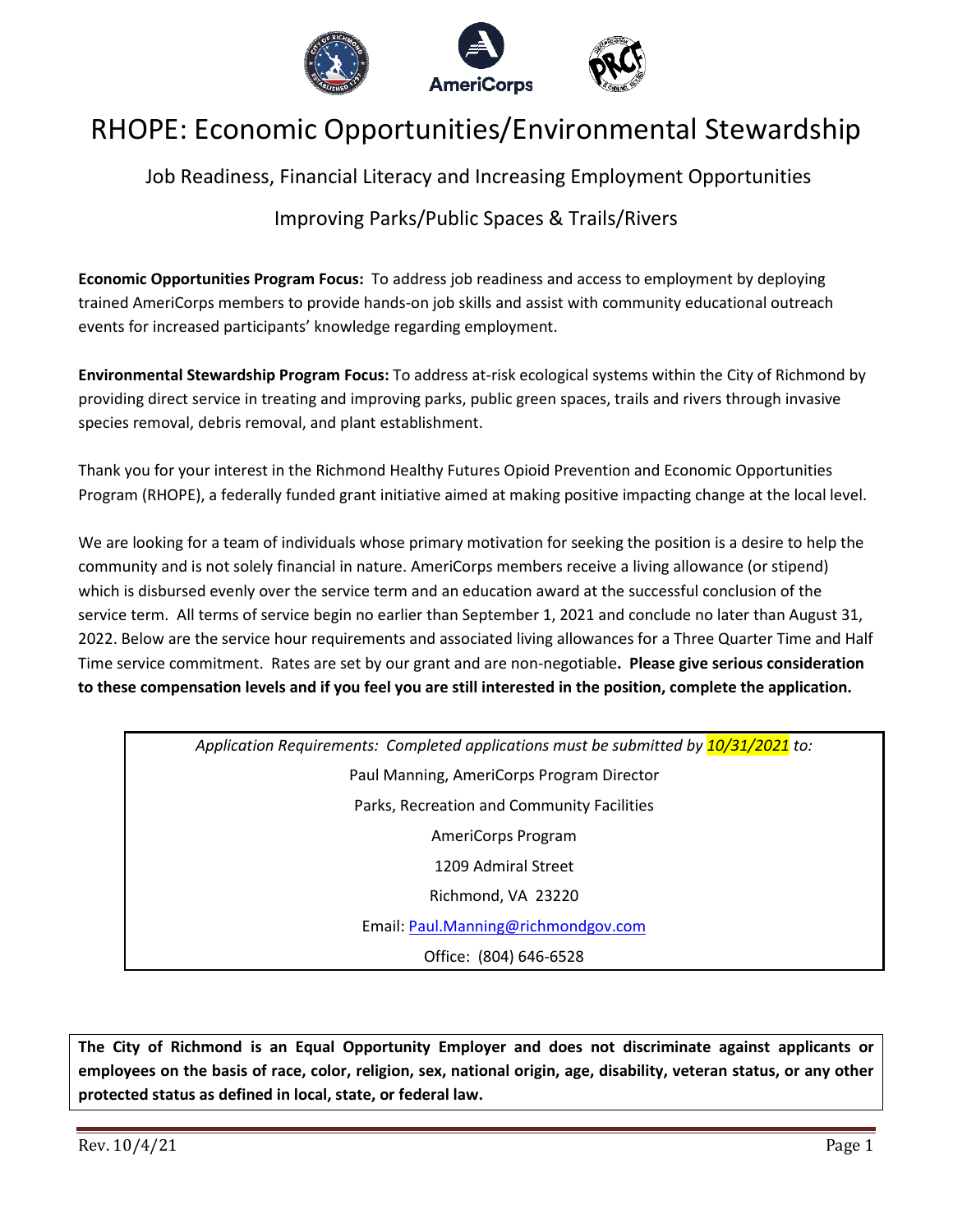Please check the boxes below to select your interest in the site(s) of preference. *Site preferences are not guaranteed and Program positions and application information are subject to change.* 

# *Positions*

• **Three Quarter Time** (1200 hrs./\$11,000 living allowance, taxable, per service year)

\*Under the American Rescue Plan, the living allowance for AmeriCorps State and National members will increase.

## *Sites*

### **Parks, Recreation and Community Facilities (5 Three Quarter Time positions)**

PRCF AmeriCorps members will serve on a cohesive team Workforce Development (WD) team providing education and skills-based learning through one-on-one instruction, workshops, classes, and community outreach events.

 *Annie Giles Center (2 Three Quarter Time):* One three quarter time member will be trained to serve at the Annie Giles Center to provide employment resources to participants, including identifying target jobs, assisting with applications, resume development, and interview skills. One three quarter time member will be trained to provide valuable park-based job skills though onsite horticulture. Both of these positions involve improving parks and green spaces within the City of Richmond. **(1 filled, 1 open)**

 *James River Park System (1 Three Quarter Time):* One three quarter time member will be trained to accurately identify and remove invasive plant species, as well as to lead efforts in invasive plant removal and native plant restoration. In addition, this member will assist the City's Trail Crew with trail maintenance, construction, and volunteer project planning. **(Open)**

 *Community Gardens (2 Three Quarter Time):* Two three quarter time members will be trained through PRCF's community garden program: Richmond Grows Gardens. **(1 filled, 1 open)**

## **Office of Community Wealth Building** (**3 Three Quarter Time positions**)

The OCWB's vision is that every Richmond resident will have access to quality schools, quality employment opportunities and the training needed to be successful in such opportunities, safe and vibrant neighborhood settings, mobility via an effective transportation system, and a thriving civil society that supports strong families. One three quarter time AmeriCorps member will be trained to work with program participants to work as a liaison between career coaches and participants to ensure successful completion of the training program. **(1 Filled, 2 open)**

## **Department of Public Works (DPW) (1 Three Quarter Time position)**

The City of Richmond DPW's mission is to provide a clean, safe and healthy environment. Members serving with DPW will assist arborists and tree crews with tree care maintenance, tree inventory data collection, and other special projects. One (1) three quarter time member is needed to serve on-site. **(Filled)**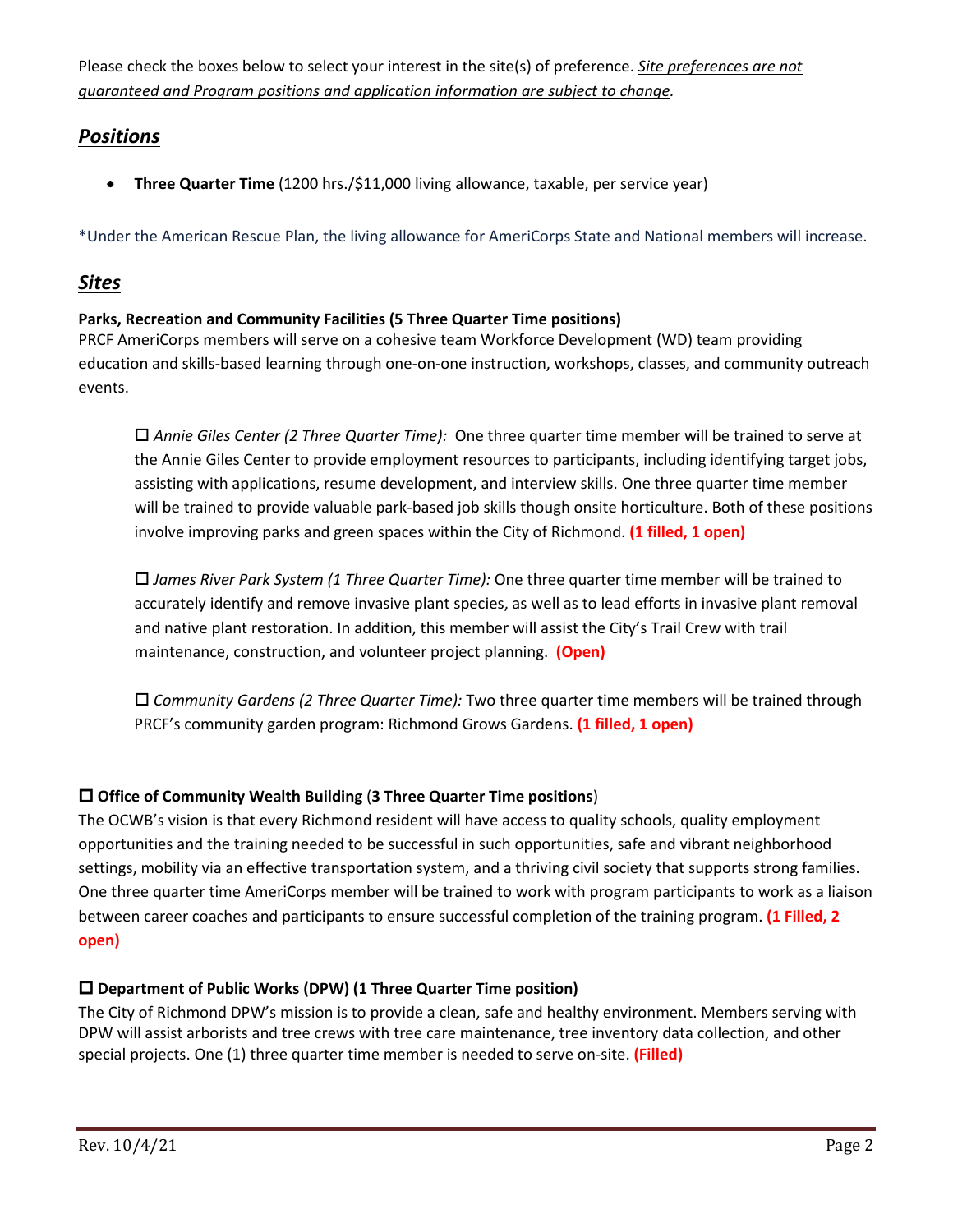#### **Groundwork RVA (1 Three Quarter Time position)**

Groundwork RVA programs work with youth to occupy a hands-on role in creating positive changes to enhance green spaces in Richmond communities. One three quarter time AmeriCorps member will be trained to assist the Green Team, Green Workforce and Bellemeade Community Bike Shop, as well as provide support for program activities through the training of program participants within the Workforce Development program. **(Filled)**

Please print all information and complete all sections of this application and also provide a signature where requested.

| <b>PERSONAL INFORMATION</b>                              |                                       |                          |
|----------------------------------------------------------|---------------------------------------|--------------------------|
|                                                          |                                       |                          |
| Last                                                     | First                                 | Initial                  |
|                                                          |                                       |                          |
| <b>Street</b>                                            | City                                  | State<br>Zip             |
| Telephone ( ) _______ - ___________                      | ) _______ - _____________<br>Mobile ( |                          |
|                                                          |                                       |                          |
|                                                          |                                       |                          |
|                                                          |                                       |                          |
|                                                          |                                       |                          |
| Citizenship Status (Please check only one)               |                                       |                          |
| U.S. Citizen by birth                                    | U.S. Citizen by naturalization        | Alien permanent resident |
| Are you legally authorized to work in the United States? | Yes<br>No                             |                          |

#### **EDUCATIONAL BACKGROUND**

#### **(Begin with most recent)**

| Name and Address of School | Years<br>Attended | Degree | Major or Field | Graduated?<br>Yes/No |
|----------------------------|-------------------|--------|----------------|----------------------|
|                            |                   |        |                |                      |
|                            |                   |        |                |                      |
|                            |                   |        |                |                      |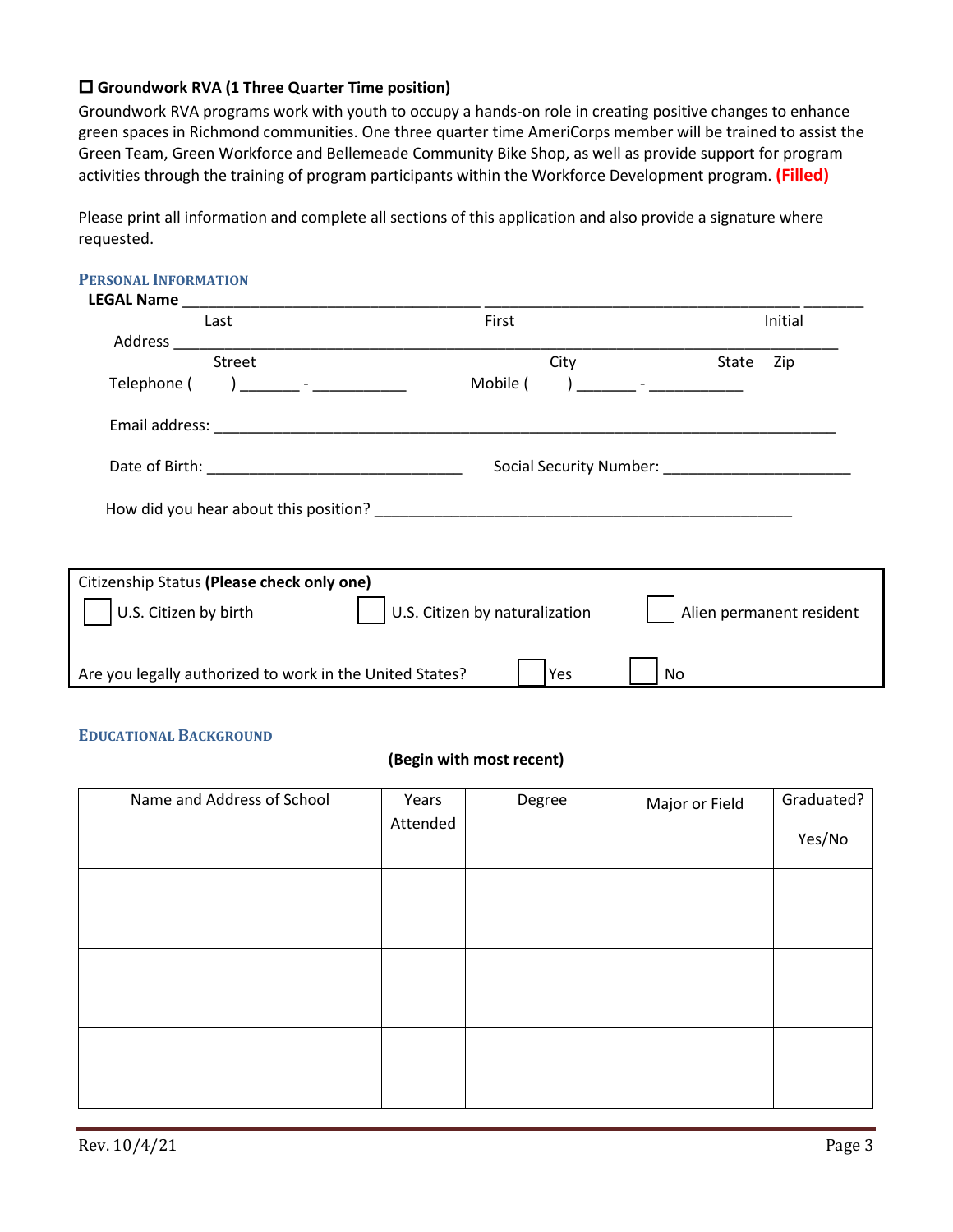#### **EMPLOYMENT HISTORY**

(Include all prior employment (even if you plan to attach your resume) and begin with most recent.)

|                                              |                                                                                                                      | Your Position/Duties: _______________________ |
|----------------------------------------------|----------------------------------------------------------------------------------------------------------------------|-----------------------------------------------|
|                                              |                                                                                                                      |                                               |
|                                              |                                                                                                                      |                                               |
|                                              |                                                                                                                      |                                               |
|                                              |                                                                                                                      |                                               |
|                                              |                                                                                                                      |                                               |
|                                              |                                                                                                                      |                                               |
|                                              |                                                                                                                      |                                               |
| Supervisor: ______________________________   |                                                                                                                      |                                               |
|                                              |                                                                                                                      |                                               |
|                                              |                                                                                                                      |                                               |
|                                              |                                                                                                                      |                                               |
|                                              |                                                                                                                      |                                               |
|                                              |                                                                                                                      |                                               |
|                                              |                                                                                                                      |                                               |
|                                              |                                                                                                                      |                                               |
|                                              |                                                                                                                      |                                               |
| Supervisor: ________________________________ |                                                                                                                      |                                               |
|                                              |                                                                                                                      |                                               |
|                                              |                                                                                                                      |                                               |
|                                              |                                                                                                                      |                                               |
|                                              | Dates of Employment: ______________________Starting Rate of Pay: _______________Last Rate of Pay: __________________ |                                               |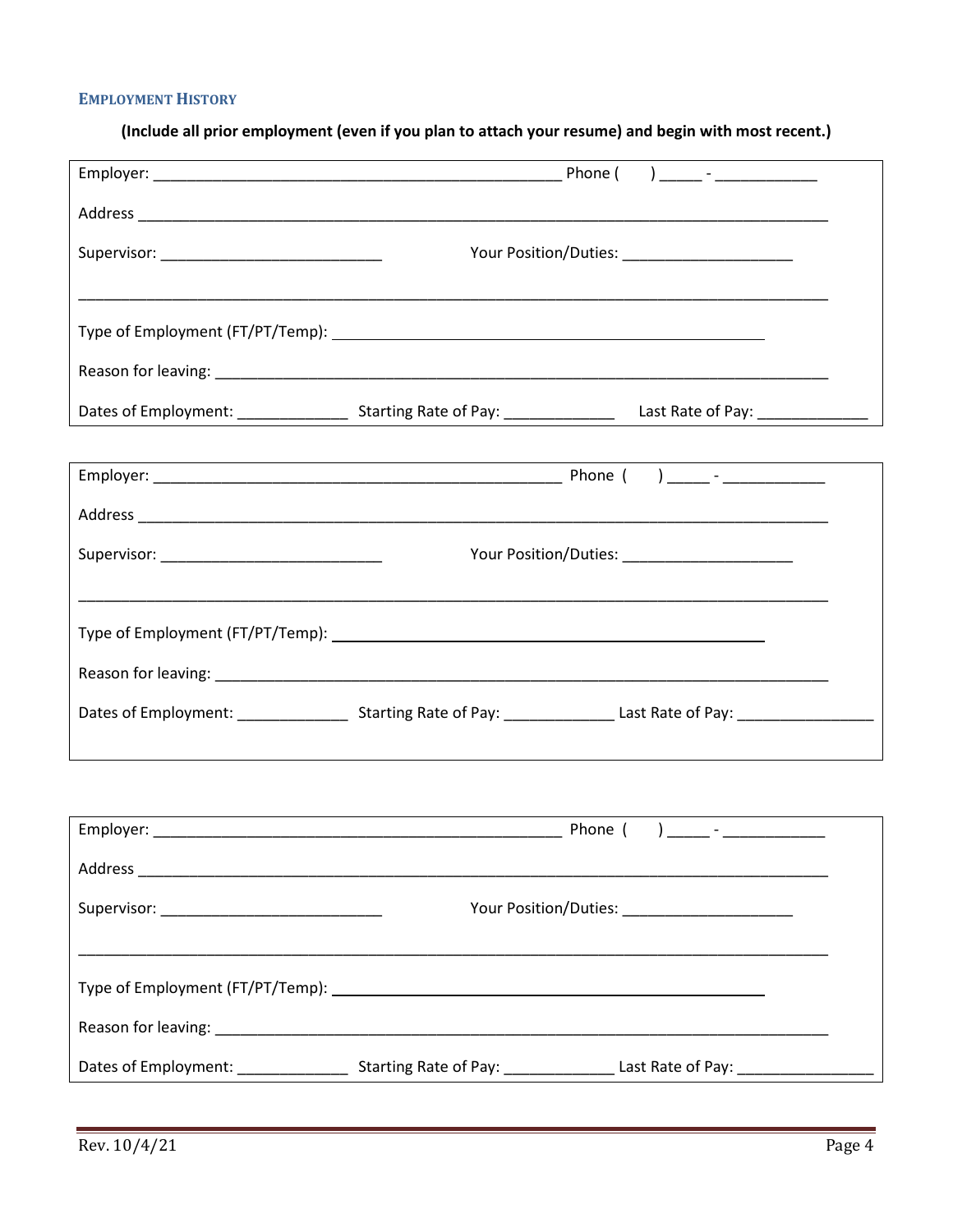#### **REFERENCES**

#### **\*\*Personal Statement\*\*(Must be included in application)\*\***\_

On a separate page, type or print legibly a 400-word statement explaining (i) what you will contribute to this AmeriCorps program, (ii) how the experience will advance your personal and professional goals and (iii) what the term commitment means to you. Please spend time preparing your statement. Be thoughtful and honest in preparing your answer. Attach your personal statement to your application. **Applications without a Personal Statement will not be considered.**

**Please note**: Prior to admission to the program, all candidates will be required to submit to substance use screening, national sex offender registry check and FBI and Criminal checks. Candidates selected for an interview will be requested to provide state issued identification to properly conduct the National Sex Offender Registry Check.